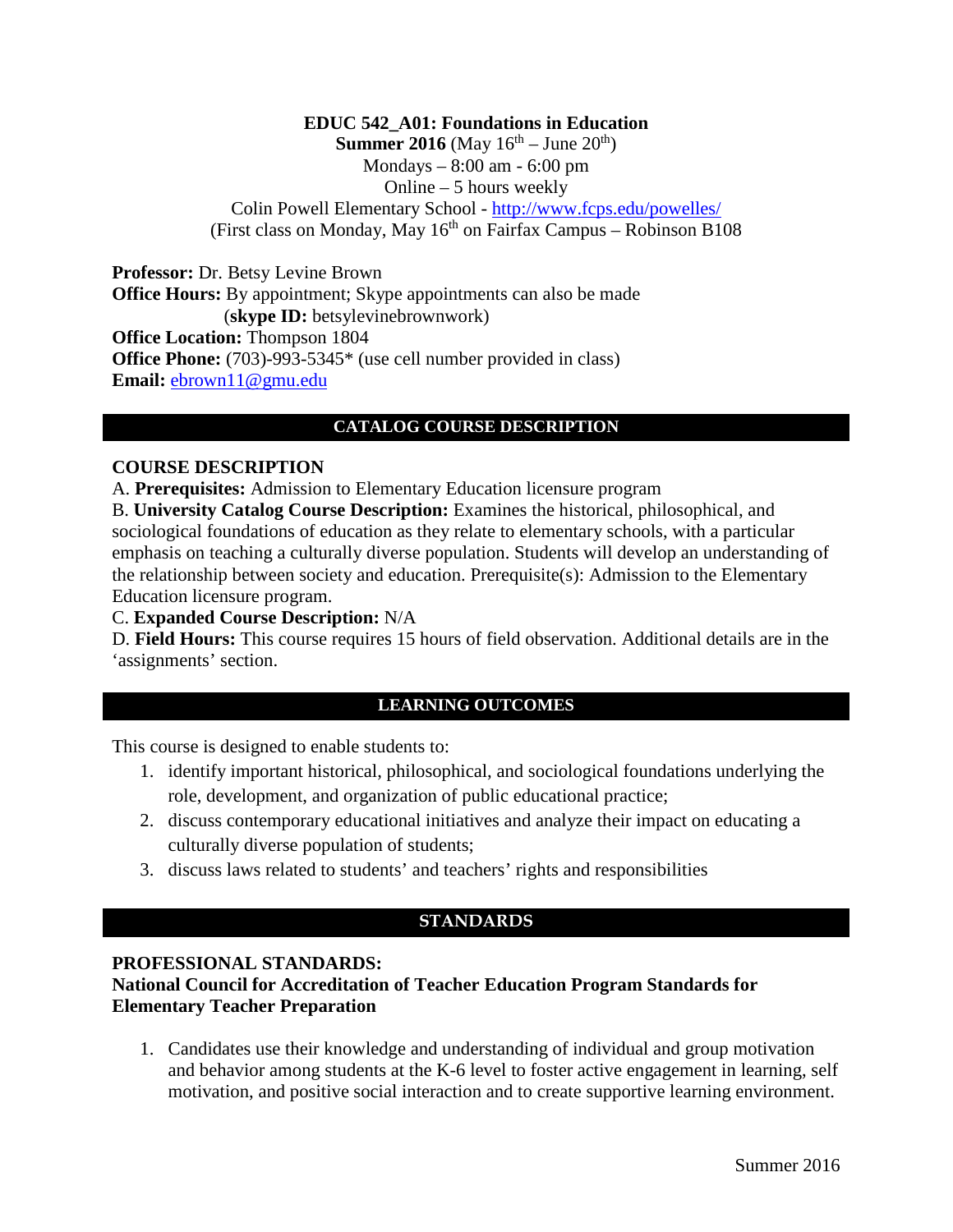- 2. Candidates use their knowledge and understanding of effective verbal, nonverbal, and media communication techniques to foster active inquiry, collaboration, and supportive interaction in the elementary classroom.
- 3. Candidates understand practices and behaviors that identify and develop the competence of a professional career teacher.

### **Association of Childhood Education International Standards**

- **1.2 Adaptation to diverse students**: Candidates understand how elementary students differ in their development and approaches to learning, and create instructional opportunities that are adapted to diverse students.
- **5.1 Professional growth, reflections, and evaluation**: Candidates are aware of and reflect on their practice in light of research on teaching, professional ethics, and resources available for professional learning; they continually evaluate the effects of their professional decisions and actions on students, families, and other professionals in the learning community and actively seek out opportunities to grow professionally.

### **InTASC Standards**

**Standard 2:** The teacher uses understanding of individual differences and diverse cultures and communities to ensure inclusive learning environments that enable each learner to meet high standards.

**Standard 9:** The teacher engages in ongoing professional learning and uses evidence to continually evaluate his/her practice, particularly the effects of his/her choices and actions on others (learners, families, other professionals, and the community), and adapts practice to meet the needs of each learner.

## **8 VAC 20-25-30. Technology standards**

- A. Instructional personnel shall be able to demonstrate effective use of a computer system and utilize computer software.
- B. Instructional personnel shall be able to apply knowledge of terms associated with educational computing and technology.
- C. Instructional personnel shall be able to apply computer productivity tools for professional use.
- D. Instructional personnel shall be able to use electronic technologies to access and exchange information.

# **UNIVERSITY EXPECTATIONS, RESOURCES AND POLICIES**

- 1) Students must adhere to the guidelines of the George Mason University Honor Code [See [http://academicintegrity.gmu.edu/honorcode/\]](http://academicintegrity.gmu.edu/honorcode/).
- 2) Students must follow the university policy for Responsible Use of Computing [See [http://universitypolicy.gmu.edu/1301gen.html\]](http://universitypolicy.gmu.edu/1301gen.html).
- 3) Students are responsible for the content of university communications sent to their George Mason University email account and are required to activate their account and check It regularly. All communication from the university, college, school, and program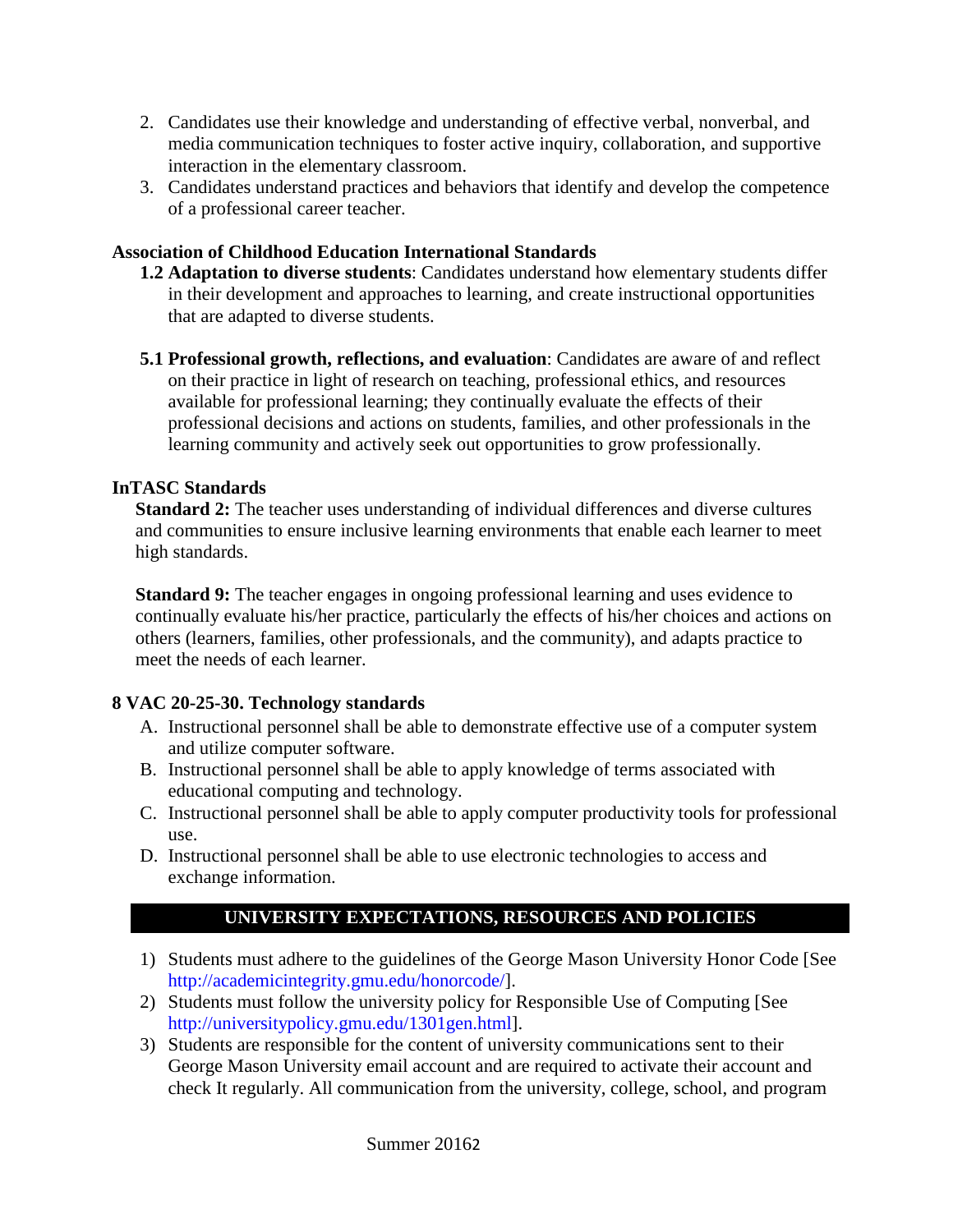will be sent to students solely through their Mason email account.

- 4) The George Mason University Counseling and Psychological Services (CAPS) staff consists of professional counseling and clinical psychologists, social workers, and counselors who offer a wide range of services (e.g., individual and group counseling, workshops and outreach programs) to enhance students' personal experience and academic performance [See [http://caps.gmu.edu/\]](http://caps.gmu.edu/).
- 5) Students with disabilities who seek accommodations in a course must be registered with the George Mason University Office of Disability Services (ODS) and inform their instructor, in writing, at the beginning of the semester [See [http://ods.gmu.edu/\]](http://ods.gmu.edu/).
- 6) Students must follow the university policy stating that all sound emitting devices shall be turned off during class unless otherwise authorized by the instructor.
- 7) The George Mason University Writing Center staff provides a variety of resources and services (e.g., tutoring, workshops, writing guides, handbooks) intended to support students as they work to construct and share knowledge through writing [See [http://writingcenter.gmu.edu/\]](http://writingcenter.gmu.edu/).
- 8) Students are expected to exhibit professional behaviors and dispositions at all times. [http://cehd.gmu.edu/assets/docs/forms/secondary\\_ed/sec\\_ed\\_handbook.pdf](http://cehd.gmu.edu/assets/docs/forms/secondary_ed/sec_ed_handbook.pdf)
- 9) Core Values Commitment Committee Committee Committee Committee Committee Committee Committee Committee Committee Committee Committee Committee Committee Committee Committee Committee Committee Committee Committee Commit committed to collaboration, ethical leadership, innovation, research-based practice, and social justice. Students are expected to adhere to these principles. <http://cehd.gmu.edu/values/>

### **EMERGENCY PROCEDURES**

You are encouraged to sign up for emergency alerts by visiting the website [https://alert.gmu.edu.](https://alert.gmu.edu/) There are emergency posters in each classroom explaining what to do in the event of crises. Further information about emergency procedures exists on <http://gmu.edu/service/cert>

#### **IMPORTANT INFORMATION FOR LICENSURE COMPLETION**

Beginning with Spring 2015 internships, all official and passing test scores must be submitted and in the Mason system (i.e. Banner/PatriotWeb) by the internship application deadline. Allow a minimum of six weeks for official test scores to arrive at Mason. Testing too close to the application deadline means scores will not arrive in time and the internship application will not be accepted.

*Required tests:* Praxis Core Academic Skills for Educators Tests (or qualifying substitute) VCLA RVE Praxis II (Content Knowledge exam in your specific endorsement area)

For details, please check<http://cehd.gmu.edu/teacher/test/>

#### *Endorsements:*

Please note that ALL endorsement coursework must be completed, with all transcripts submitted and approved by the CEHD Endorsement Office, prior to the internship application deadline.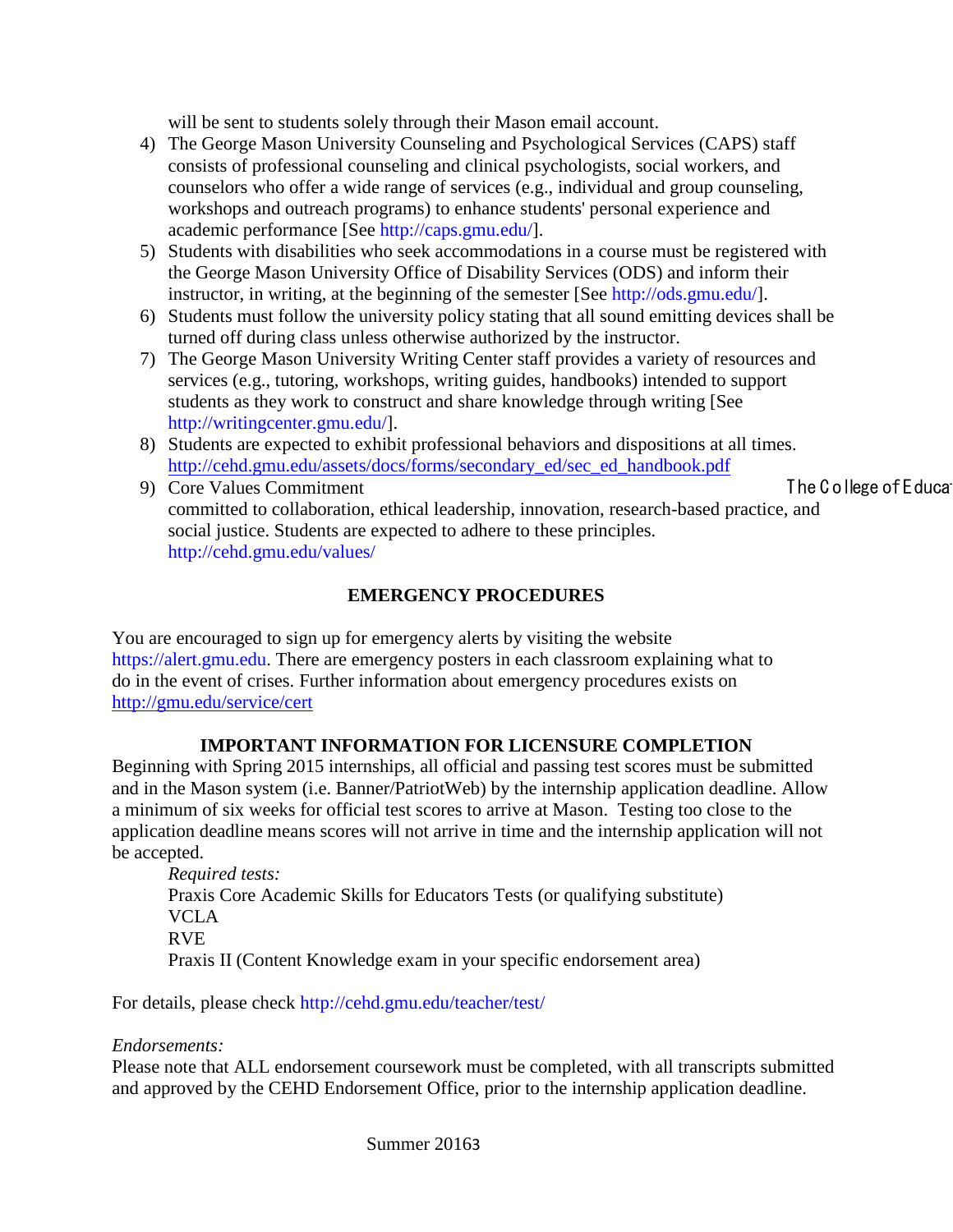Since the internship application must be submitted in the semester prior to the actual internship, please make an appointment to meet with the Endorsement Specialist and plan the completion of your Endorsements accordingly.

#### *CPR/AED/First Aid:*

Beginning with spring 2015 internships, verification that the Emergency First Aid, CPR, and Use of AED Certification or Training requirement must be submitted and in the Mason system (i.e. Banner/PatriotWeb) by the application deadline. Students must submit one of the "acceptable evidence" documents listed at<http://cehd.gmu.edu/teacher/emergency-first-aid> to CEHD Student and Academic Affairs. In order to have the requirement reflected as met in the Mason system, documents can be scanned/e-mailed to [CEHDacad@gmu.edu](mailto:cehdacad@gmu.edu) or dropped-off in Thompson Hall, Suite 2300.

## *Background Checks/Fingerprints:*

All local school systems require students to complete a criminal background check through their human resources office (not through George Mason University) prior to beginning field hours and internship. Detailed instructions on the process will be sent to the student from either the school system or Mason. Students are strongly advised to disclose any/all legal incidents that may appear on their records. The consequence of failing to do so, whether or not such incidents resulted in conviction, is termination of the field hours or internship.

*Please Note: Your G-Number must be clearly noted (visible and legible) on the face of the document(s) that you submit.*

*Application Deadlines:*

The internship application can be downloaded at [http://cehd.gmu.edu/teacher/internships-field](http://cehd.gmu.edu/teacher/internships-field-experience)[experience.](http://cehd.gmu.edu/teacher/internships-field-experience)

Spring internship application: Traditional semester long internship: September 15

## Fall internship application:

Traditional semester long internship: February 15 Year Long Internship: April 1 (All testing deadline are August 1 immediately proceeding the fall start; RVE deadline is December 1)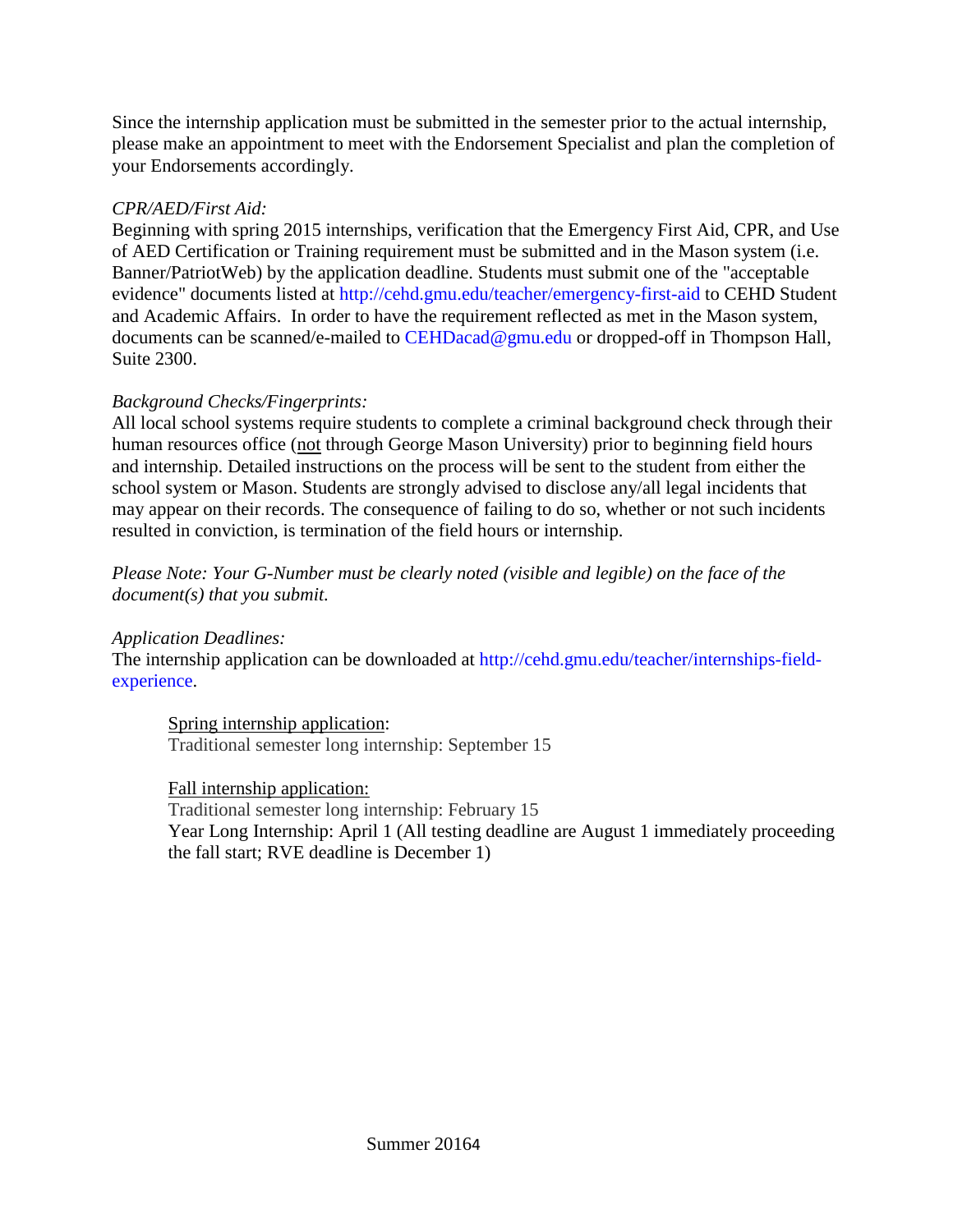

For additional information on the College of Education and Human Development, Graduate School of Education, please visit our website [See [http://gse.gmu.edu/\]](http://gse.gmu.edu/).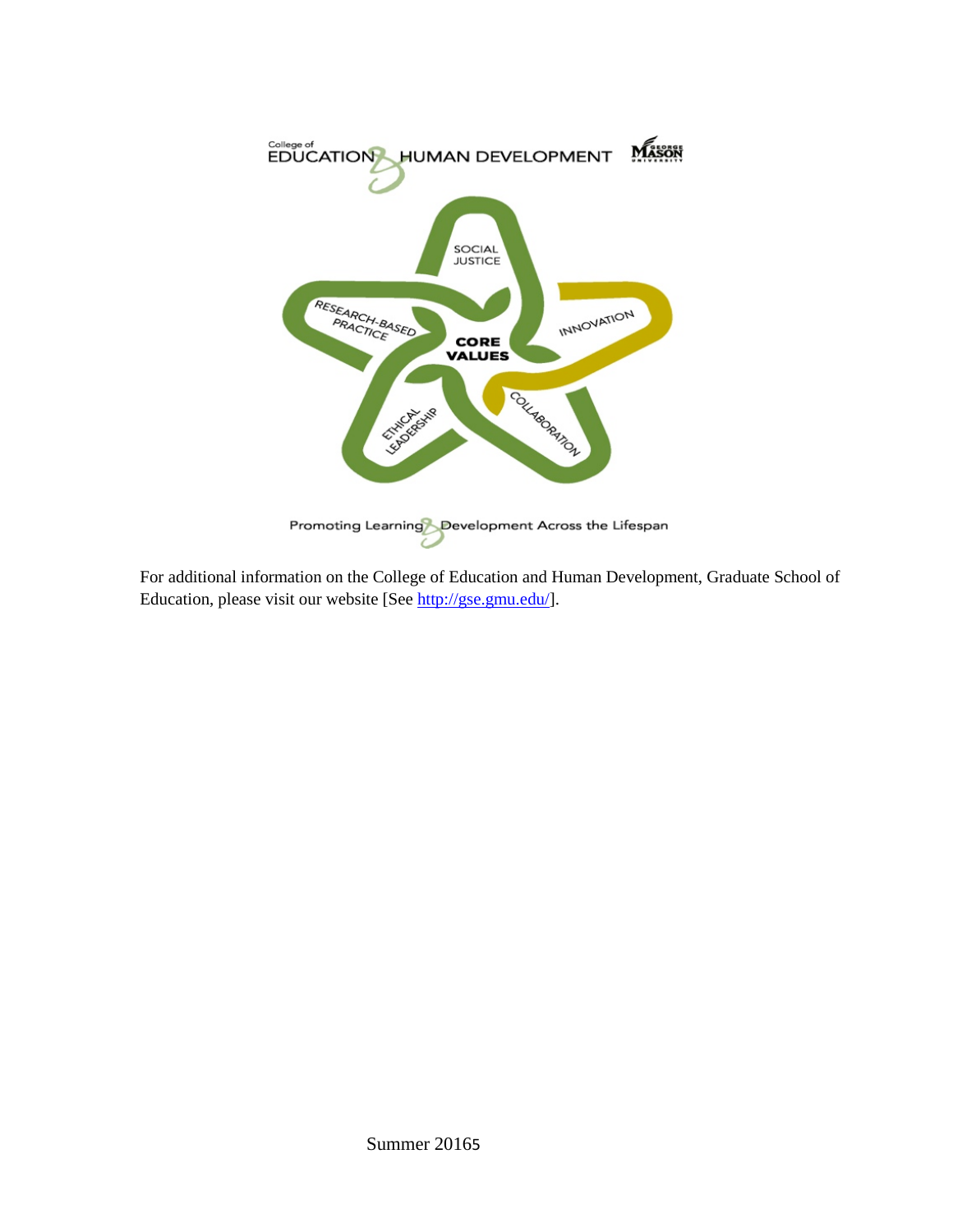### **NATURE OF COURSE DELIVERY**

This course is structured to use multiple instructional formats. We will engage in face-to-face class sessions as well as several online discussions and activities. Face-to-face class sessions will include small/large group discussions and tasks, lecture, and student led activities. **These courses require 15 hours of field experience.** 

### **COURSE TEXT**

#### **REQUIRED TEXTS:**

Kozol, J. (2005). *The shame of the nation: The restoration of apartheid schooling in America*. New York: Broadway Publishing.

Gorski, P. C. & Zenkov, K. (2014). The big lies of school reform: Finding better solutions for the future of public education.

Virginia's Standards of Learning for K-6 [\(http://www.pen.k12.va.us\)](http://www.pen.k12.va.us/)

Additional selected readings will be posted on Blackboard.

You can purchase the book(s) at the bookstore or online (i.e., Amazon). In addition to the textbook, supplementary readings are uploaded as PDF files on our Blackboard site. [*Please note: You are expected to take responsibility for obtaining copies of all required reading in time to prepare for class each week.*]

This course uses Blackboard provided through the University. To access our Blackboard site, please use Mozilla Firefox (a free downloadable browser that is most compatible with the Blackboard software). Then go to mymasonportal.gmu.edu and log on using your GMU ID and password. For help logging onto Blackboard, contact Teaching and Learning with Technology [see [http://itusupport.gmu.edu](http://itusupport.gmu.edu/) or call 703-993-8870]. **The instructor cannot assist you with log-on problems.**

## **COURSE ASSIGNMENTS & EVALUATIONS**

#### **1. Assignment Descriptions**

*Weekly*

*a.* **Attendance and Participation** (5 points per week/**25 points total**)

This course operates with the assumption that knowledge is socially constructed and the most meaningful learning opportunities are those where you have the opportunity to offer and explore diverse perspectives with peers. To do this **it is expected that you attend all scheduled classes and asynchronous/synchronous online meetings** outlined within the syllabus. This is especially important given the short timeframe of these courses. Absence from class to observe a religious holiday, to serve jury duty, or to participate in

Summer 20166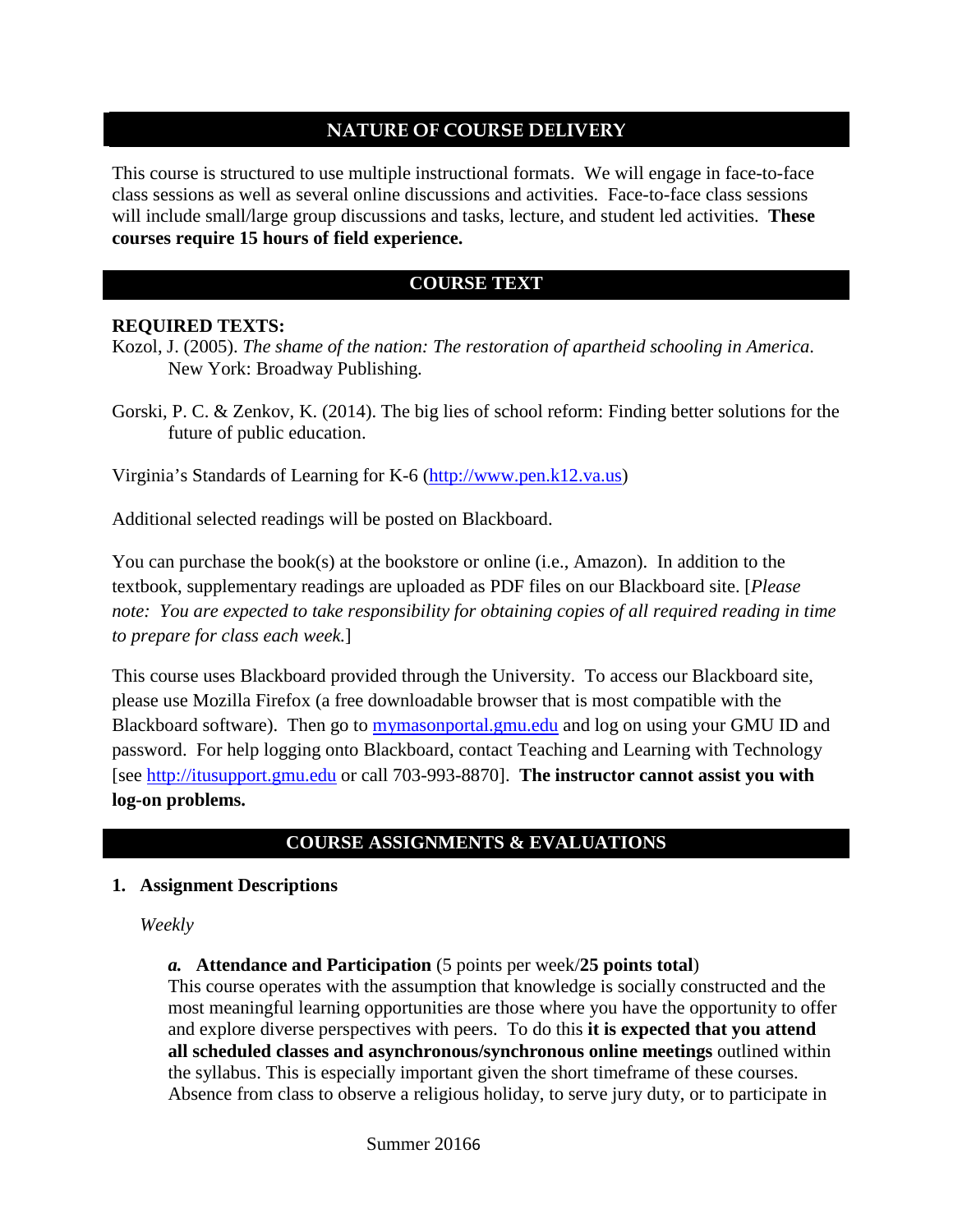required military service, and medical emergencies are exceptions to the above policy. If you anticipate being absent for any of these reasons, please make arrangements at least 48 hours in advance. In addition, **you are expected to be on time to class** each week unless advance notice has been provided to the instructor.

## *b. Literature Circle (5 points per week /25 points total)*

There is a good deal of reading in these courses, and it is your responsibility to read the assigned book and article selections every week. Just completing the readings is not enough to maximize your learning opportunities. Therefore, we will use literature circles to frame our weekly discussions of the readings. Each week, you will assume one of the literature circle roles (on BB) and record your responses accordingly in your literature circle journal online. Beyond small group discussion on the reading, you will also post your thoughts to our course discussion page for all classmates to review and reflect upon. Your grade will be based on both a peer and self-evaluation of 1) your weekly completion of your literature circle role and 2) your engagement in the group discussion.

## *c. Exit Tickets (1 points per week/5 points total)*

At the end of each class, you will complete an exit ticket that details how your meaning making for the course content and your application of the course content to your fieldbased observations changed/evolved given our readings/discussions. This serves as a type of "exit card" to help you process your immediate learning and to provide me insight into your developing understanding and perspective. It is expected that your response is brief but that you connect your response to class discussion and the readings.

## *Over the Summer Session*

# *d. Educational History (20 points)*

We know from the research literature that your prior school experiences as a student (aka-your apprenticeship of observation (Lortie, 1974)) wield incredible influence on your views of teaching and learning. Therefore, it is essential that we explore your K-12 school experiences so that you are aware of the pre-existing perceptions that you bring to teacher preparation. Your Educational History should be 1-2 single spaced pages in length and should be an introspective summary/reflection on your memories of teaching/learning in

- Elementary school
- Middle school
- High School
- College

# *e. Current Events/Instructional Strategy Presentations (25 points)*

In literature circle groups, you will select an additional resource (eg-current events news story, video clip, scholarly reading) to share with the class. The resource should relate to the questions guiding the course for the week the group has been assigned. Groups should select a resource that they consider a 'must read' related to the topic. Links to the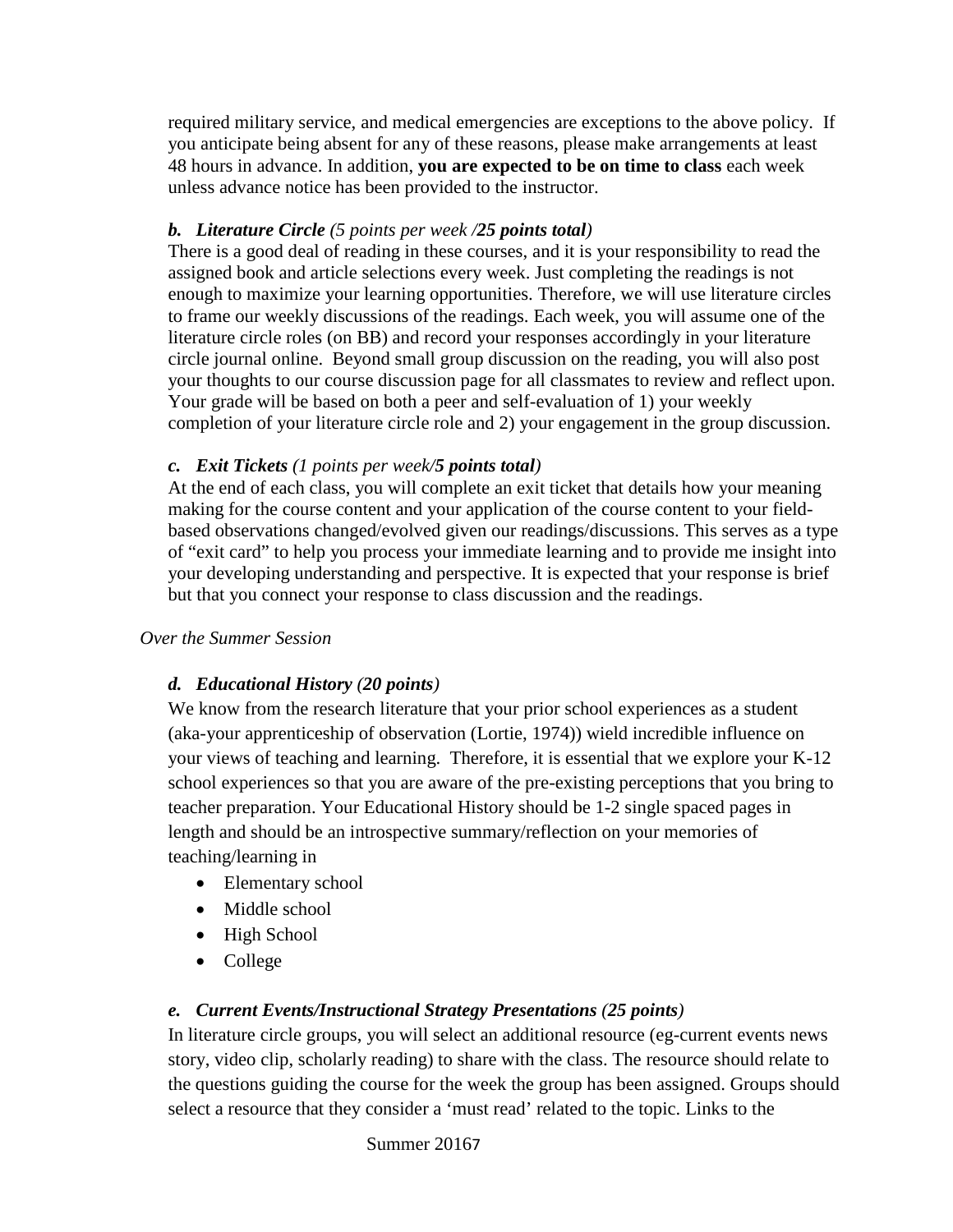resource should be posted to Blackboard 72 hours before class so that the other students and instructors can familiarize themselves with the issue.

The group will be allotted 20-30 minutes in class to facilitate a discussion/activity about the story. The group should use an instructional strategy that they might use in their future classrooms to present the information. The group will be responsible for a onepage handout summarizing the strategy they use to shape their discussion. **Please print in advance enough handouts for all students and instructors in the course.** Great resources for finding resources include (but are NOT limited to):

- New York Times U.S. Education Section: <http://www.nytimes.com/pages/education/index.html>
- Education Week:<http://www.edweek.org/ew/index.html>
- Bridging Differences (blog): [http://blogs.edweek.org/edweek/Bridging-](http://blogs.edweek.org/edweek/Bridging-Differences/)[Differences/](http://blogs.edweek.org/edweek/Bridging-Differences/)
- Washington Post Education Section: <http://www.washingtonpost.com/local/education>
- George Mason University Library:<http://library.gmu.edu/>
- What Kids Can Do: [www.whatkidscando.org](http://www.whatkidscando.org/)
- A Nation at Risk:<http://www.ed.gov/pubs/NatAtRisk/risk.html>
- The Nation's Report Card/National Assessment of Educational Progress: http://nces.ed.gov/nationsreportcard/
- National Center for Educational Statistics: http://nces.ed.gov/help/sitemap.asp
- TIMSS and PIRLS (The International Math and Science Study and International Literacy Study): http://www.timss.org/
- Best Evidence/School Reform Reports/School Models (Johns Hopkins University):<http://www.bestevidence.org/index.htm>

# *f. School Proposal (50 pts)* **-** PBA (Reflective Practitioner Paper)*:*

In order to become reflective practitioners in a multicultural school environment, candidates must reflect on a variety of professional issues that schools and teachers confront daily as well as the broader educational and social context. To this end, the candidates will analyze a current policy, mandate or initiative **relevant to Colin Powell Elementary School.** In this assignment, you will explore the following question: What are the tensions within efforts to reform public education and how do these debates shape Colin Powell Elementary School and your future actions as a teacher? **\*A detailed task description and rubric is attached.** 

# **2. Assignment Points and Grading**

| Course          |                           | <b>Total Points</b> |             |
|-----------------|---------------------------|---------------------|-------------|
| <b>Outcomes</b> | <i><b>Assignments</b></i> |                     | <b>Date</b> |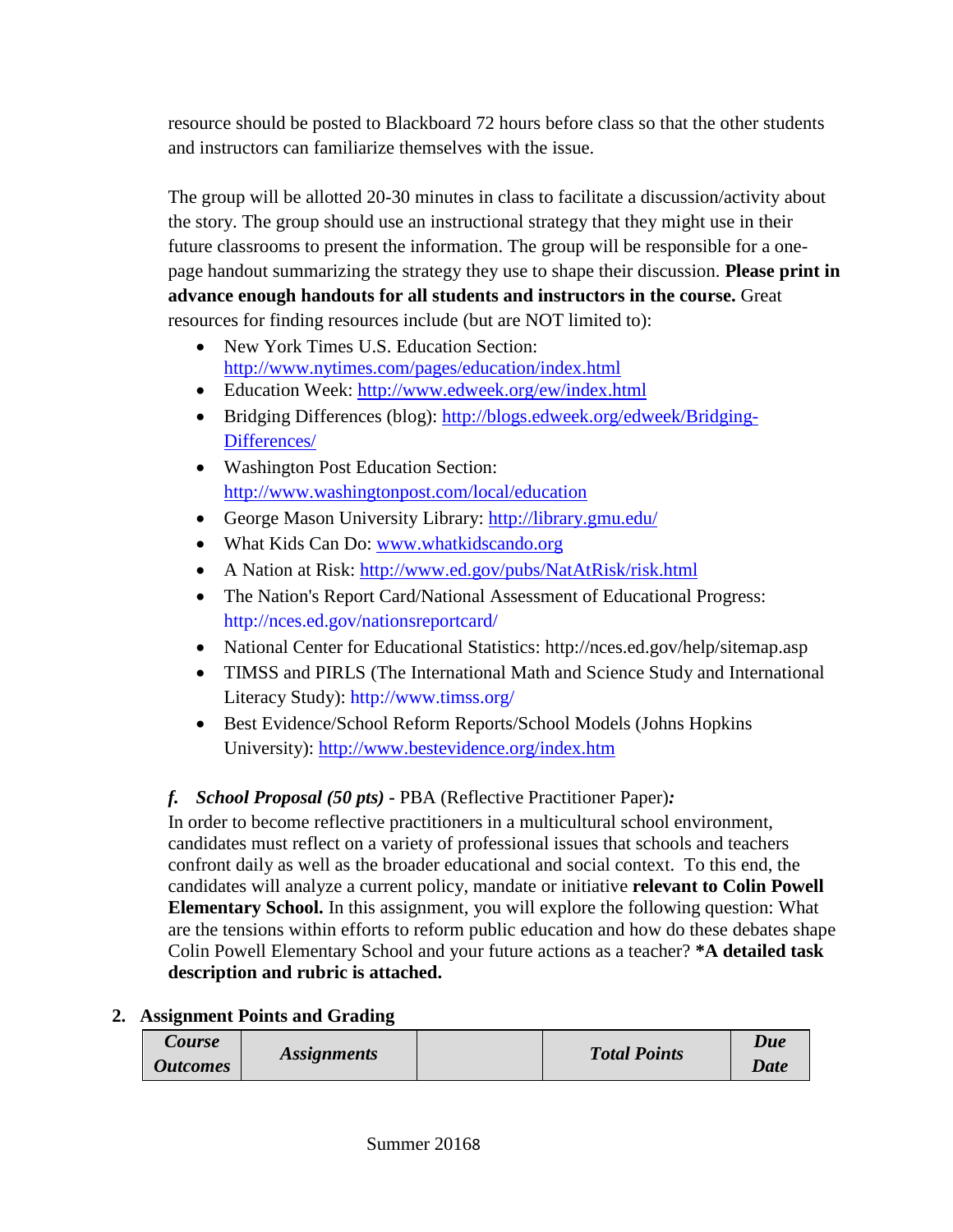| 1, 2, 3        | Attendance and<br>Participation                               | 5 points/week | 25 points   | Weekly                      |
|----------------|---------------------------------------------------------------|---------------|-------------|-----------------------------|
| 1, 2, 3        | <b>Literature Circles</b>                                     | 5 points/week | 25 points   | Weekly                      |
| 1, 2, 3        | <b>Exit Tickets</b>                                           | 1 points/week | 5 points    | Weekly                      |
| 1              | <b>Educational History</b>                                    |               | 20 points   | 5/30                        |
| $\overline{2}$ | Current<br>Events/Instructional<br>Strategy<br>Presentations  |               | 25 points   | 5/23<br>5/31<br>6/6<br>6/13 |
| 1, 2, 3        | School Proposal<br>(Reflective)<br><b>Practitioner Paper)</b> |               | 50 points   | 6/27                        |
|                |                                                               |               | 150 points* |                             |

#### **Grading Criteria (by points)**

| 145-150 | $A+$ | 120-123   | B-   |
|---------|------|-----------|------|
| 141-144 | А    | 115-119   | $C+$ |
| 135-140 | А-   | 109-114   | €    |
| 130-134 | $B+$ | Below 108 | F    |
| 124-129 | R    |           |      |
|         |      |           |      |

\* Although a B- is a satisfactory grade for a course, students must maintain a 3.00 average in their degree program and present a 3.00 GPA on the courses listed on the graduation application.

\*\*Remember: A course grade C or less requires that you retake the course.

#### **Grading Policy**

All CEHD/CHSS undergraduate and graduate students are held to the university grading policies as described in the Academic Policies section of the current catalog, which can be accessed at [http://catalog.gmu.edu](http://catalog.gmu.edu/)

#### **Other Assignment Expectations**

- All written assignments **MUST** be double-spaced, 1" margins and black, 12-point font (Times New Roman, Calibri or Arial). APA format is required. If you do not have the APA Manual  $6<sup>th</sup>$  edition, the OWL at Purdue is an excellent resource: [https://owl.english.purdue.edu/owl/resource/560/01/.](https://owl.english.purdue.edu/owl/resource/560/01/)
- All assignments are expected at the beginning of the assigned class. Unless prior arrangements have been made with me (*at least 48 hours in advance*), **late submissions will not be accepted** and will **result in a grade of 0** for that assignment.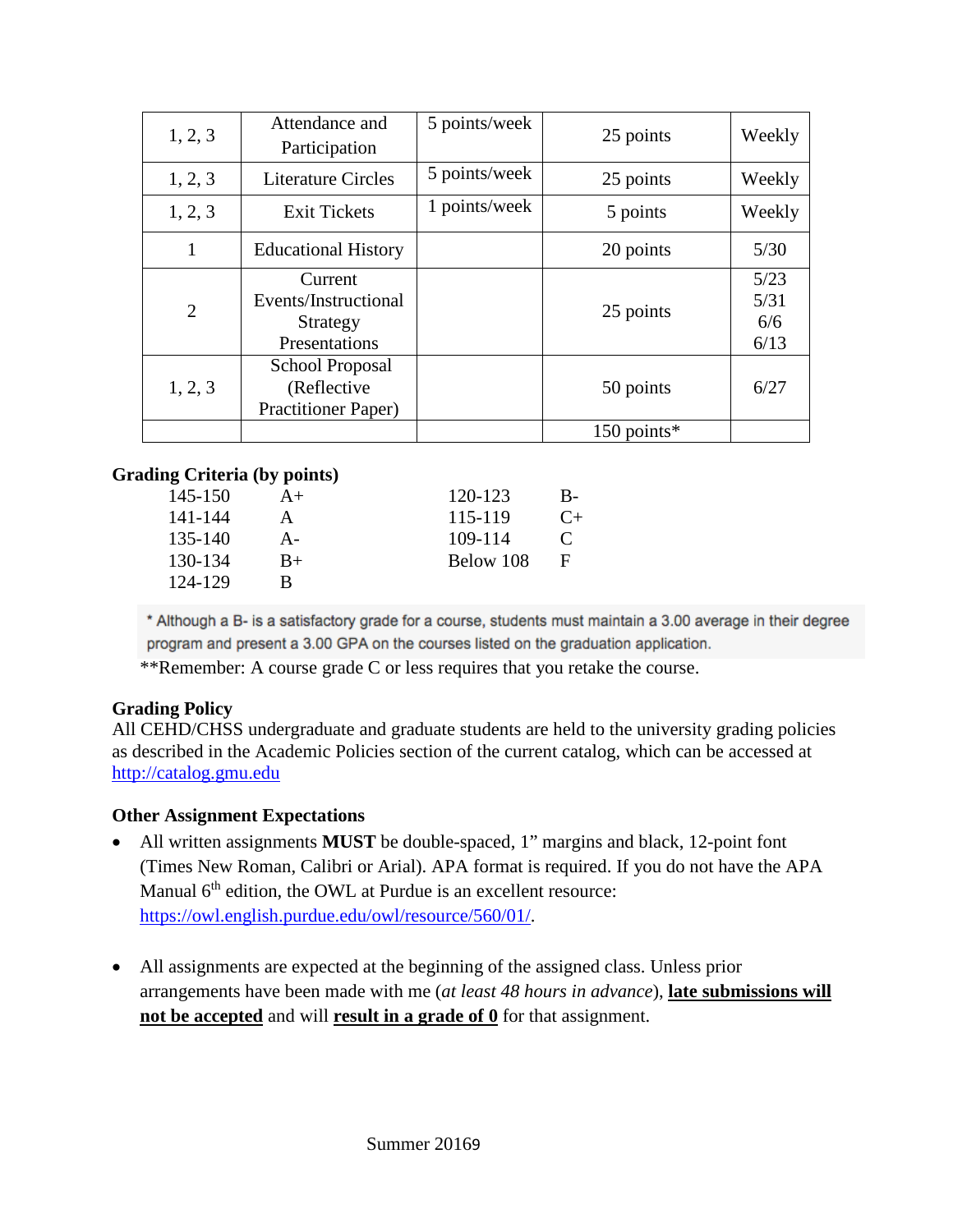- **Please Note:** The GMU Writing Center offers online support via email. They will provide feedback on your writing within one hour. Graduate and professional writing can be difficult; I encourage you to take advantage of this service. [http://writingcenter.gmu.edu/?page\\_id=177](http://writingcenter.gmu.edu/?page_id=177)
- All assignments must be submitted to Blackboard on the due date stated within the syllabus and should be submitted at the beginning of class. All assignments must be saved with your Last Name and Assignment Title (e.g., **Brown\_School Proposal**).

*Note: I reserve the right to add, alter, or omit any assignment as necessary during the course of the semester.*

### **3. Performance-based assessments (PBA\*)**

For the School Proposal assignment, you need to be upload that final product to Blackboard.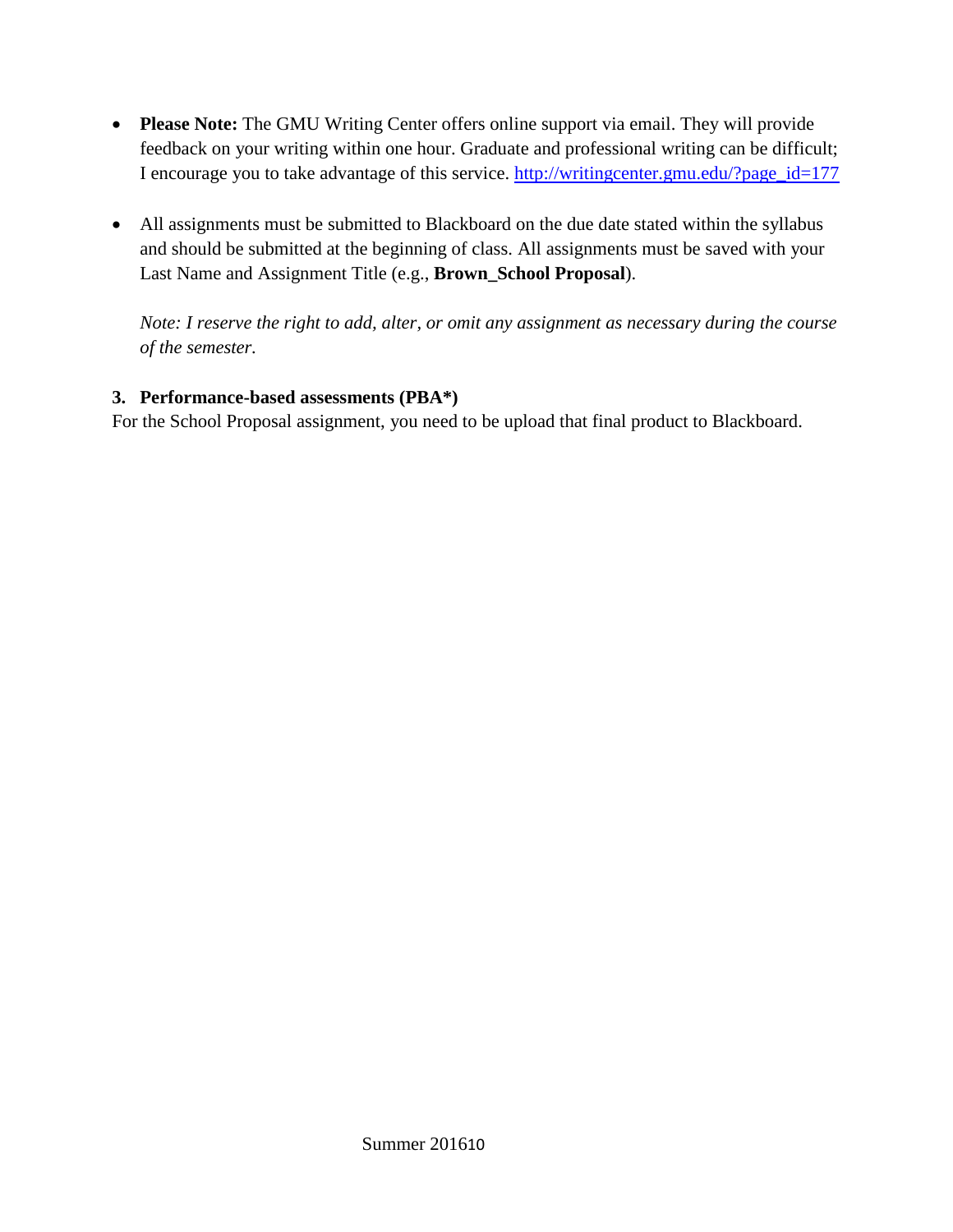# **TENTATIVE CLASS SCHEDULE:**

## *Note: Calendar is tentative and may be modified in line with course needs.*

| <b>Date</b>                 | <b>Guiding Questions/Topics</b>                                                                                                                                                                                                                                                                                                                                                  | <b>Readings Due</b>                                                                                                                                                                                                   | <b>Assignments Due</b>                                                                  |
|-----------------------------|----------------------------------------------------------------------------------------------------------------------------------------------------------------------------------------------------------------------------------------------------------------------------------------------------------------------------------------------------------------------------------|-----------------------------------------------------------------------------------------------------------------------------------------------------------------------------------------------------------------------|-----------------------------------------------------------------------------------------|
|                             |                                                                                                                                                                                                                                                                                                                                                                                  | <b>Week One</b>                                                                                                                                                                                                       |                                                                                         |
| May 16                      | What does foundations of education<br>mean?<br>Who are we as individuals?<br>Who are we as future teachers?<br>How do we organize to best serve our<br>students and our profession?<br>How does educational psychology<br>pertain to my work as elementary<br>teachers?<br>Why is the ecological model of<br>development relevant for schools,<br>teaching and student learning? | Readings Uploaded to Blackboard<br>Willing to Be Disturbed (and emailed<br>to students)<br>Kozol, Ch. 2<br>Big Lies: Ch. 7<br>Slavin Chapter 1 (p. 1-25)<br>Toward A Conception of Culturally<br>Responsive Classroom | Read syllabus and assigned<br>readings                                                  |
| May 16-22<br>Online<br>Work | What is culture? How may our<br>personal biases of culture influence<br>our teaching?<br>Who are our home-school partners?<br>What does it mean to engage families?                                                                                                                                                                                                              | Online modules for APA and Honor<br>Code<br>But That's Just Good Teaching! The<br>Case for Culturally Relevant Pedagogy<br>Family Engagement and the<br>Responsive Educator<br>Slavin Chapter 4 (p. 78-113)           | Literature circle discussion<br>Complete student information form<br><b>Exit Ticket</b> |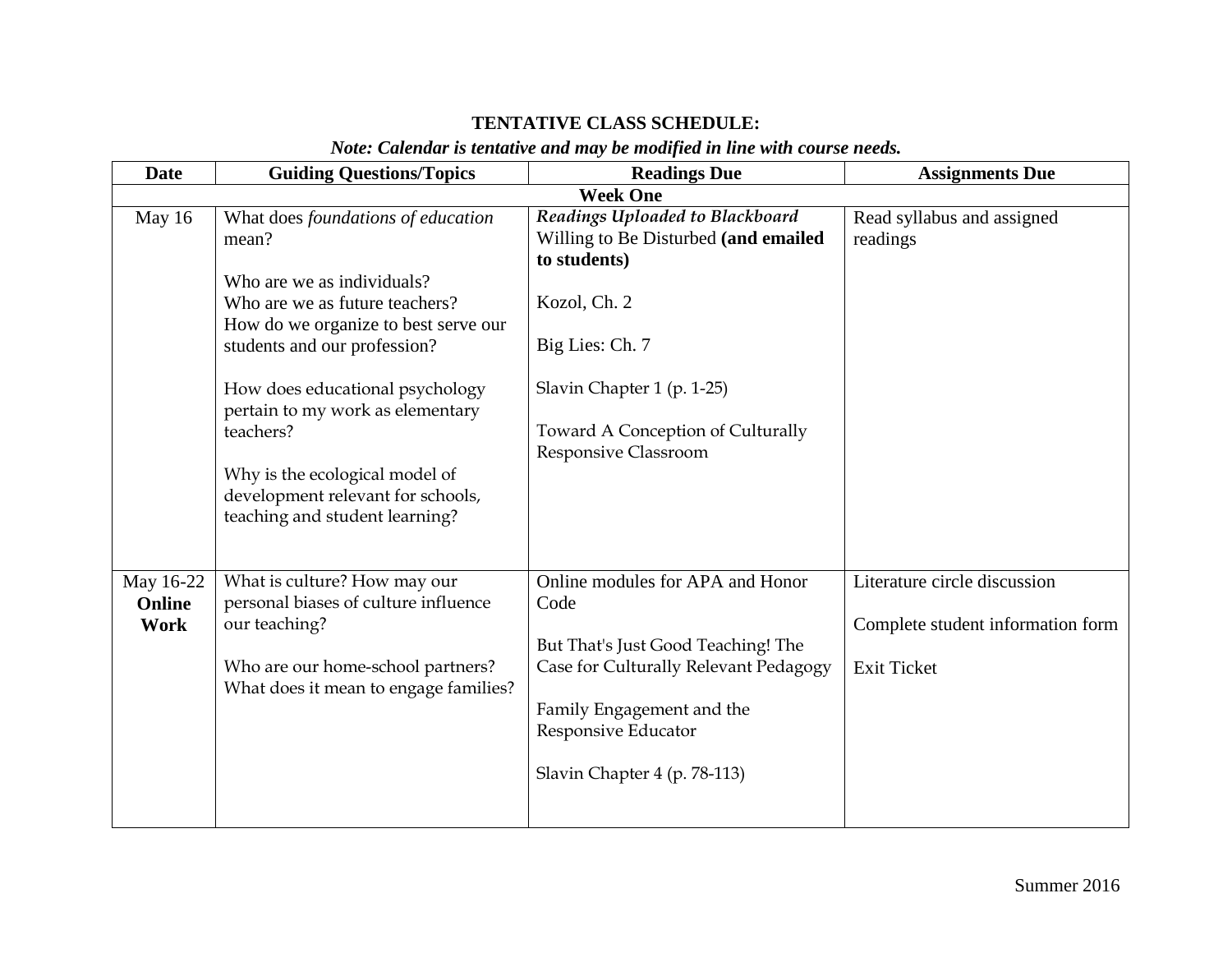|                   |                                            | <b>WEEK TWO</b>               |                                         |
|-------------------|--------------------------------------------|-------------------------------|-----------------------------------------|
| May 23            | Who are our students and how are they      | Kozol, Ch. 3                  | CE/IS Group 1 Presentation              |
|                   | different from/alike each other, us, and   |                               |                                         |
|                   | peers from decades past?                   | Big Lies, Ch. 1               |                                         |
|                   | *Considering Race, Gender, and             |                               |                                         |
|                   | <b>Special Needs</b>                       | <b>Making Rounds Work</b>     |                                         |
|                   | <i>*Global migration</i>                   |                               |                                         |
|                   | <i>*Poverty</i>                            |                               |                                         |
|                   | <b>Introducing Colin Powell Elementary</b> |                               |                                         |
|                   | School!                                    |                               |                                         |
|                   | Where is the school located?               |                               |                                         |
|                   | Who are the leaders?                       |                               |                                         |
|                   | Where does CPES stand regarding            |                               |                                         |
|                   | community demographics?                    |                               |                                         |
|                   |                                            |                               |                                         |
|                   |                                            |                               |                                         |
| May 23-30         | Who are our students and how are they      | Kozol, Ch. 4                  | Literature circle discussion            |
| Online            | different from/alike each other, us, and   |                               |                                         |
| Work              | peers from decades past?                   |                               | <b>Educational history (due Monday,</b> |
| <i>*Extra day</i> |                                            |                               | May 30th)                               |
| due to            | For whom does school 'work'? Not           |                               |                                         |
| <b>Memorial</b>   | work?                                      |                               |                                         |
| Holiday           |                                            |                               |                                         |
|                   |                                            | <b>WEEK THREE</b>             |                                         |
| May 31            | How does the brain influence physical      | Slavin Chapter 6 (p. 142-181) | CE/IS Group 2 Presentation              |
|                   | development and learning?                  |                               |                                         |
|                   |                                            | Slavin Chapter 2 (p. 28-51)   |                                         |
|                   | What theories of cognitive                 |                               |                                         |
|                   | development influence how we teach         | Kozol, Ch. 5 & 9              |                                         |
|                   | elementary students?                       |                               |                                         |
|                   |                                            | Big Lies, Ch. 10              |                                         |
|                   | What are the purposes of school?           |                               |                                         |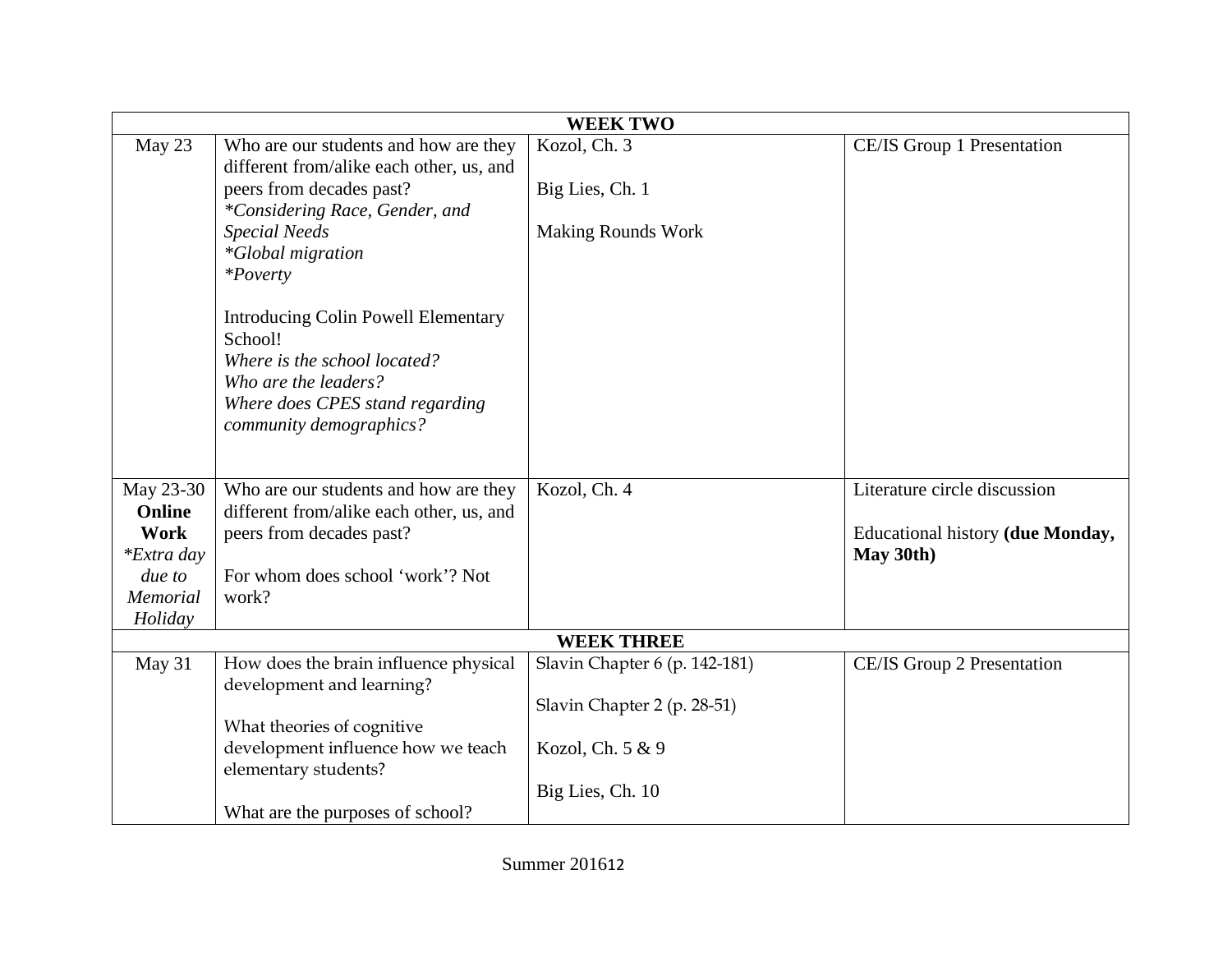| May 31-<br>June 5<br>Online | *Historical/political<br>*Social<br>*Economic<br>What are the major federal, state, and<br>local policies impacting schools today?     | Big Lies, Ch. 11<br>Slavin Chapter 11 (p. 315-351)                                                                                                                                                                                                                                                                                            | Literature circle task<br><b>Exit Ticket</b>                                     |
|-----------------------------|----------------------------------------------------------------------------------------------------------------------------------------|-----------------------------------------------------------------------------------------------------------------------------------------------------------------------------------------------------------------------------------------------------------------------------------------------------------------------------------------------|----------------------------------------------------------------------------------|
| Work                        | In what ways can you support the<br>developmental and cultural influences<br>of student learning within your<br>classroom environment? |                                                                                                                                                                                                                                                                                                                                               |                                                                                  |
|                             |                                                                                                                                        | <b>WEEK FOUR</b>                                                                                                                                                                                                                                                                                                                              |                                                                                  |
| June 6                      | How should students be taught?                                                                                                         | Bb Philosophies readings (one will be<br>assigned - Readings Uploaded to<br>Blackboard):<br>Plato (idealism)<br>$\bullet$<br>• Neill (existentialism)<br>Noddings (care)<br>Adler (perennialism)<br>Montessori (constructivism)<br>Skinner (behaviorism)<br>Dewey (pragmatism)<br>Freire (critical pedagogy)<br>$\bullet$<br>Big Lies, Ch. 12 | <b>Community Mapping Activity</b><br>Presentations<br>CE/IS Group 3 Presentation |
|                             |                                                                                                                                        | Kozol, Ch. 10                                                                                                                                                                                                                                                                                                                                 |                                                                                  |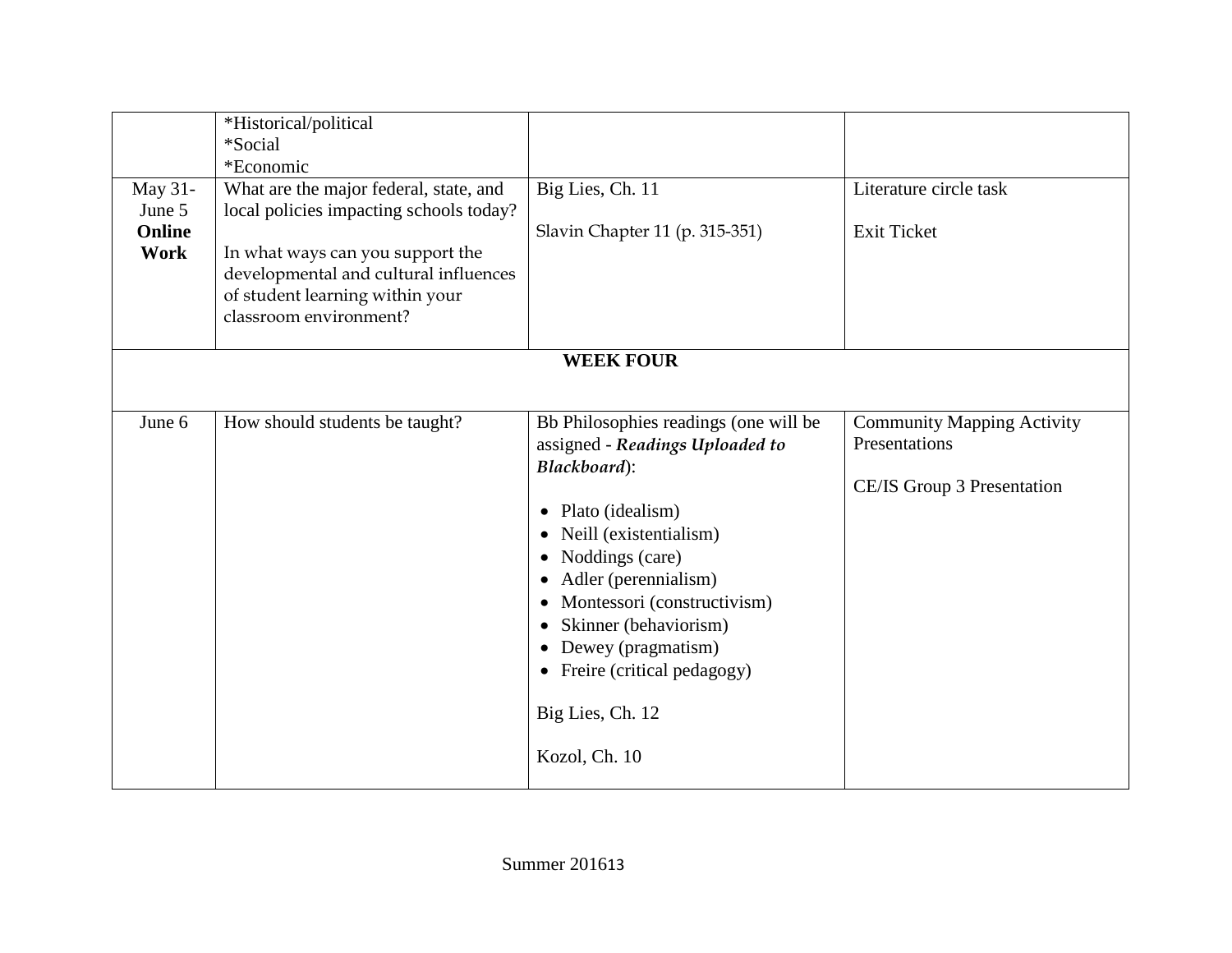| June 6-12<br>Online          | How does social, emotional and moral<br>concepts (or affective development)                                                                                                                               | Slavin Chapter 3 (p. 52-77)                                                                      | Literature circle task                       |
|------------------------------|-----------------------------------------------------------------------------------------------------------------------------------------------------------------------------------------------------------|--------------------------------------------------------------------------------------------------|----------------------------------------------|
| <b>Work</b>                  | influence children's engagement and<br>learning in the classroom?                                                                                                                                         | Readings Uploaded to Blackboard<br>Multiple Intelligences in the Classroom                       | <b>Exit Ticket</b>                           |
|                              | How will you address your students'<br>multiple intelligences in the<br>classroom?                                                                                                                        | Multiple Intelligence for Every<br>Classroom                                                     |                                              |
|                              |                                                                                                                                                                                                           | <b>WEEK FIVE</b>                                                                                 |                                              |
| June 13                      | What is the best evidence of student<br>learning? Of teacher success?<br>What are the most pressing issues with<br>which we must be concerned as future<br>teachers?                                      | Big Lies, Ch. 2 and 4<br>Readings Uploaded to Blackboard<br>Gay, CRT<br><b>Time for Teachers</b> | CE/IS Group 4 Presentation                   |
| June 13-19<br>Online<br>Work | How will you motivate your students?<br>With your knowledge of development<br>and how domains of development<br>influence learning, how will you<br>engage and educate learners with<br>exceptionalities? | Slavin Chapter 10 (p. 284-313)<br>Slavin Chapter 12 – (p. 352-393)                               | <b>Exit Ticket</b><br>Literature circle task |
|                              |                                                                                                                                                                                                           | <b>WEEK SIX</b>                                                                                  |                                              |
| June 22                      |                                                                                                                                                                                                           |                                                                                                  | <b>Observation Reports due</b>               |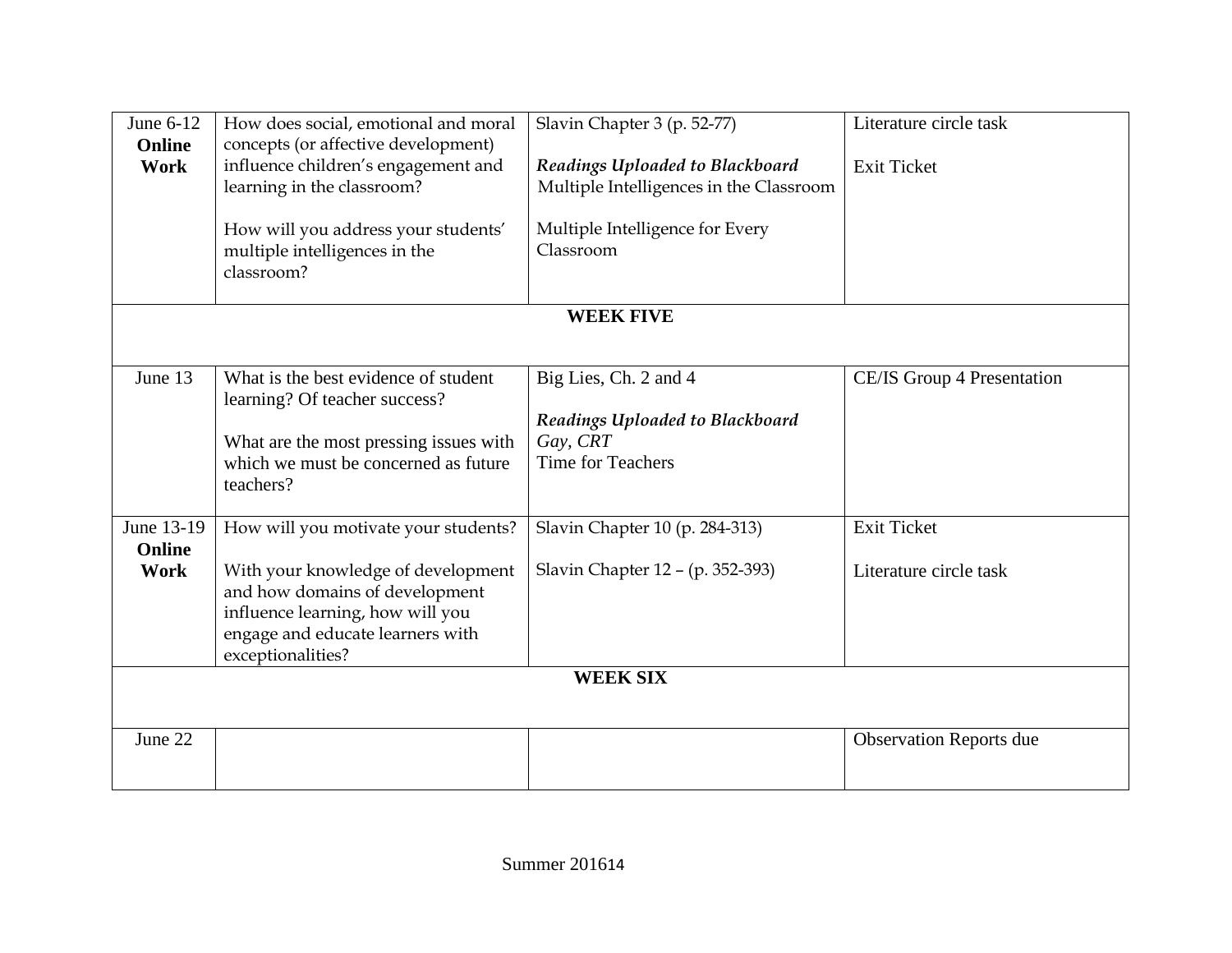| <b>WEEK SEVEN</b> |  |  |                     |  |  |
|-------------------|--|--|---------------------|--|--|
| June 27           |  |  | School Proposal due |  |  |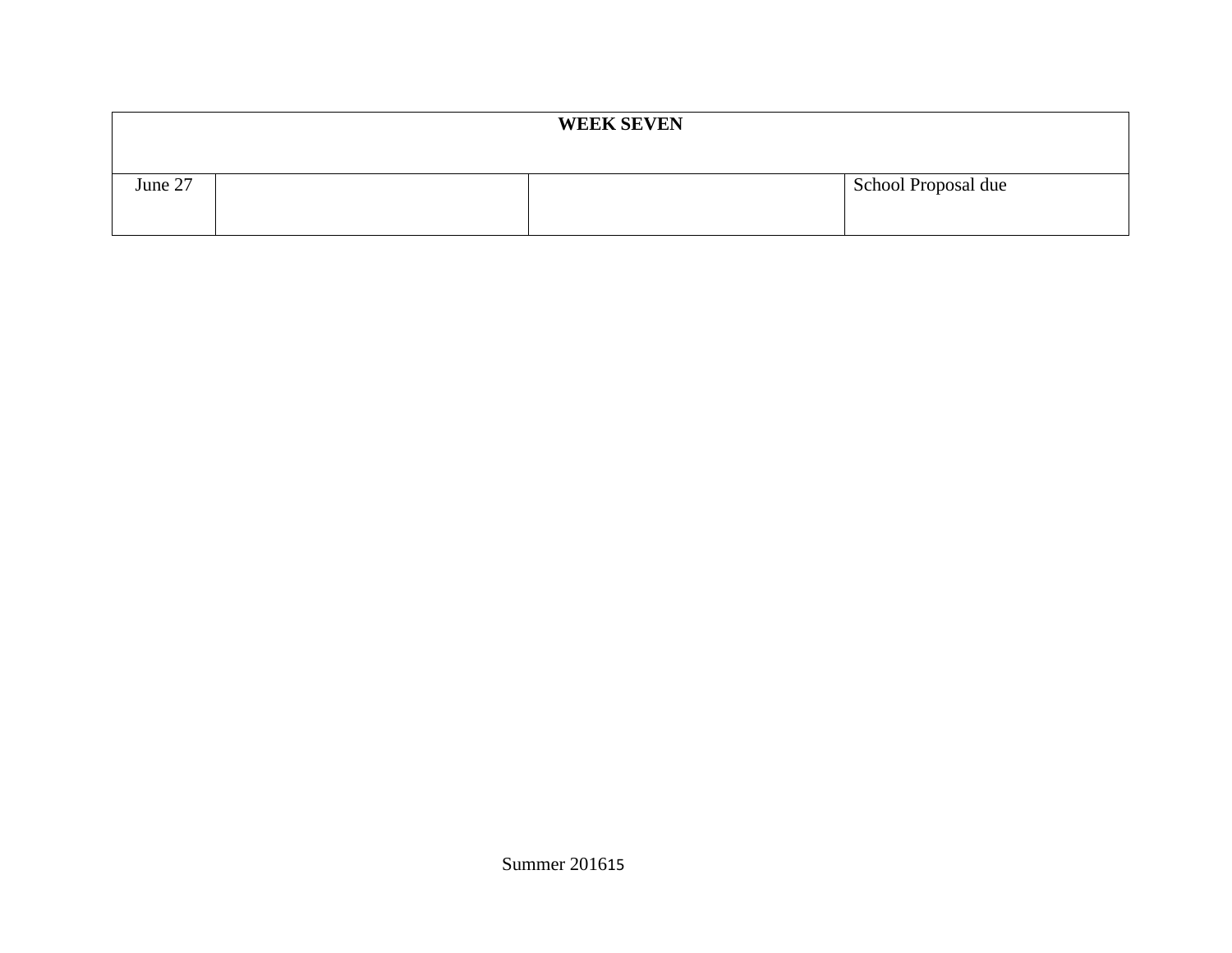#### **School Proposal PBA: Reflective Practitioner Paper**

Given your knowledge of and experiences at Colin Powell Elementary School, consider the federal and state policies, district mandates and school initiatives that may support and/or hinder the school community, teachers and/or students. In this assignment, you expand your understanding of public education as a system that both strengthens and diminishes equity. Taken another way, you will explore the following question: What are the tensions within efforts to reform public education and how do these debates shape Colin Powell Elementary School and your future actions as a teacher? Follow the steps below to successfully write this scholarly paper.

- 1. Pick an educational initiative introduced through class (readings, discussion, materials).
- 2. Research who this initiative is designed to benefit (a group of students, teachers, or communities targeted by the initiative).
- 3. Find peer-reviewed research articles and review class readings that address the initiative and its impact (If you are not sure about whether a research journal is peer-reviewed consult with me). Take notes as you read.
- 4. Write your proposal. Include the following as headings so that you and the reader [your instructor and Colin Powell Elementary School faculty and staff] will know exactly where you are headed and whether you have addressed all of the content requirements.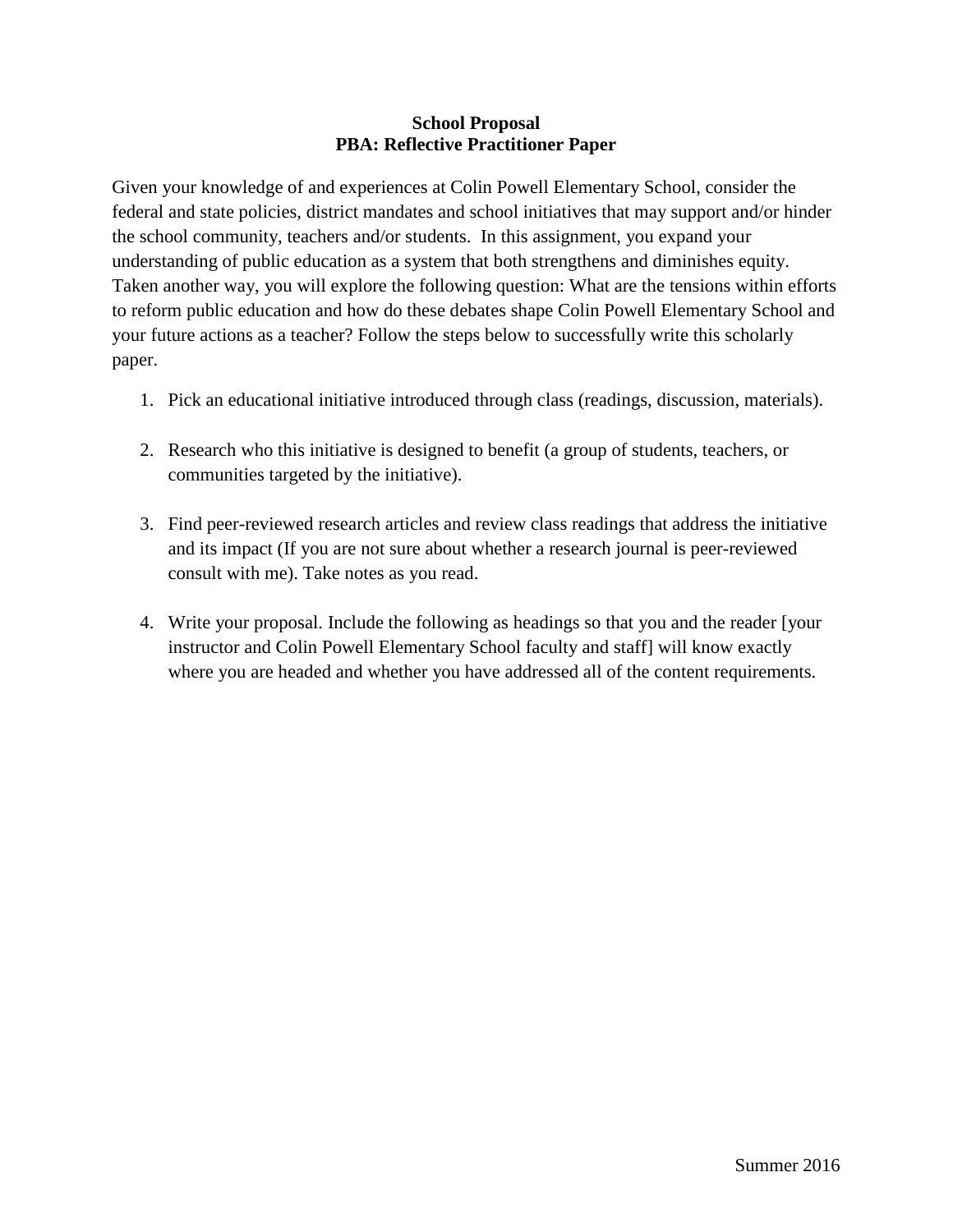### **Proposal Template PBA: Reflective Practitioner Paper**

**Introduction** (this is where you introduce your topic, establish its significance (hook), and give your reader an advance organizer for the paper)

# **Part One (The policy, mandate, initiative)**

- Description of the initiative that will meet some of needs of Colin Powell and its population
- Background and historical information of initiative
- Strengths of the initiative
- Weaknesses of/challenges to the initiative
- Implications for Colin Powell (What does this initiative mean for Colin Powell's school, teachers and/or students? *You will want to think about what is essential for the Colin Powell community to consider, know, and do within this initiative. Use your Community Map Activity from EDUC 543 for assistance here.*)

# **Part Two (Colin Powell Elementary School)**

- Detail the background of the school, the neighborhood and the student population (*Use your Community Map Activity from EDUC 543 for assistance here.*)
- Highlight how the initiative targets the ecology of Colin Powell Elementary School
	- o Discuss classroom/school implications for young learners in this population (How has this population of students historically experienced education? How do identity characteristics of this population intersect with characteristics of school?)
- Denote implications for the teachers such as yourself (compare/contrast your background) teaching this population of students (**You must first deconstruct and then describe relevant aspects of your identity. Then you must analyze how these pieces of your identity potentially intersect with teaching this student population. Use first person here to then generalize to a broader population of teachers like you.**)

# **Part Three (Conclusions)**

• Synthesize the relevance of this proposal (Based on what you have presented in your proposal, this is where you draw conclusions about the impact of the initiative on Colin Powell Elementary School. Who is benefitted and how? Who is disadvantaged and how? What does that mean for the group of students targeted by the initiative?)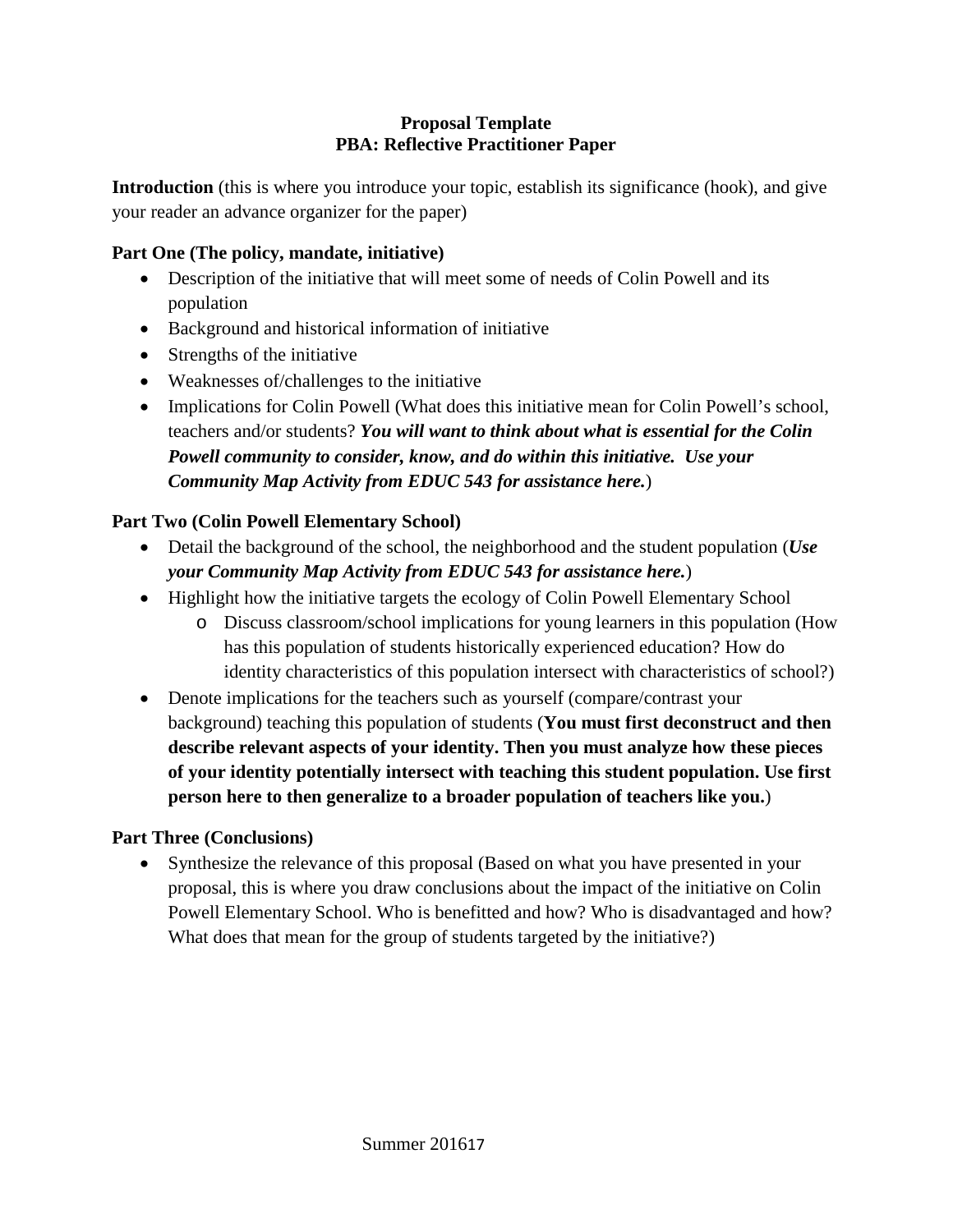### **Tips**

#### **While you are writing the paper make sure that you are:**

- Integrating concepts from readings. You CANNOT make a claim without evidence to support it. That evidence comes from your readings and research. Each section needs multiple (2 or more different) sources. I will be looking for breadth and depth in your references.
- Integrating class discussions and integrating experiences and/or personal reflection (especially in Part 2: Implications for Colin Powell School and teachers, such as yourself.

## **Clarity of writing**

- It is logically organized
- Has an introduction that includes the goals/purpose of the paper (**Guide the readers!**)
- Has points representing strengths and weaknesses of the initiative
- Has smooth transitions between ideas
- Ends with a conclusion that restates the main points of the paper (without introducing new ideas) and draws conclusions about the initiative's outcomes on intended students
- Information is presented clearly within the page limits **(5-7 pages)**
- The paper has NO grammar or spelling errors. None!
- Read and re-read your writing before submitting
- If academic writing is difficult for you, ask a colleague or friend to review your work and provide feedback or visit the GMU Writing Center (see link above).

## APA format

- title page
- headings
- page numbers
- proper use of in-text citations and appropriately formatted reference list
- Do NOT use standalone quotes in your paper. See the "Citation Cheat Sheet" on blackboard for help with this.
- Do NOT include anything in your reference list that you do not cite in your paper.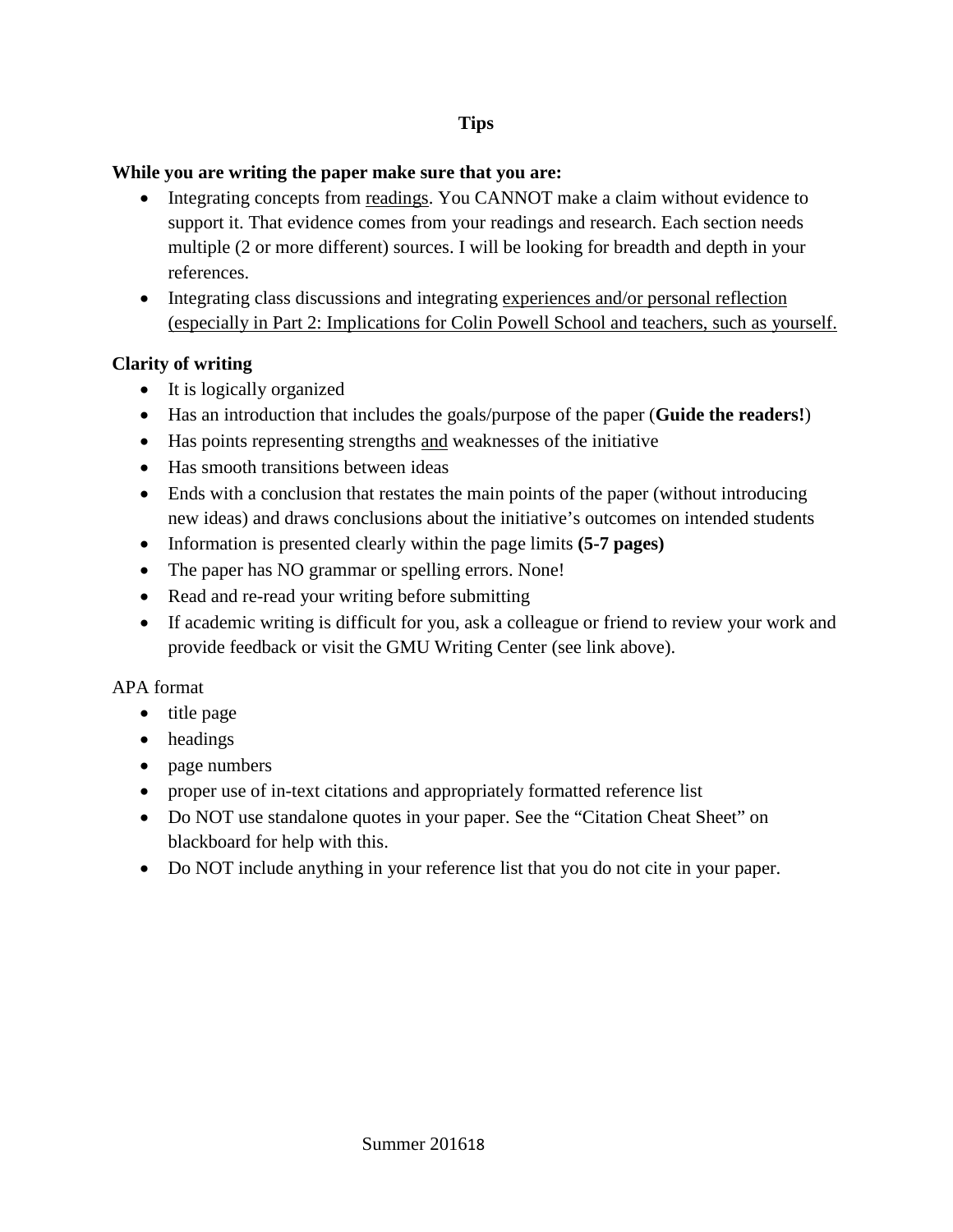| <b>SCHOOL PROPOSAL</b>                                                                                                       | 4                                                                                                                                                                                                              | $\overline{\mathbf{3}}$                                                                                                                                                                               | $\overline{2}$                                                                                                                                                                   | 1                                                                                                       |
|------------------------------------------------------------------------------------------------------------------------------|----------------------------------------------------------------------------------------------------------------------------------------------------------------------------------------------------------------|-------------------------------------------------------------------------------------------------------------------------------------------------------------------------------------------------------|----------------------------------------------------------------------------------------------------------------------------------------------------------------------------------|---------------------------------------------------------------------------------------------------------|
| <b>Reflective Practitioner</b>                                                                                               | <b>Exemplary</b>                                                                                                                                                                                               | <b>Maturing</b>                                                                                                                                                                                       | <b>Developing</b>                                                                                                                                                                | <b>Unsatisfactory</b>                                                                                   |
| <b>Rubric</b>                                                                                                                | (Met)                                                                                                                                                                                                          | (Met)                                                                                                                                                                                                 | (Not Met)                                                                                                                                                                        | (Not Met)                                                                                               |
| <b>Description of the</b><br>education initiative<br><b>ACEI 5.1</b>                                                         | Presents<br>appropriate and<br>complete<br>description of the<br>education<br>initiative, and<br>includes multiple<br>and different<br>supporting<br>references                                                | Presents<br>appropriate<br>description of the<br>education<br>initiative, but is<br>incomplete and/or<br>includes only some<br>supporting<br>references                                               | Presents some<br>description of the<br>education<br>initiative, but is not<br>sufficient and/or<br>lacks supporting<br>references                                                | Lacks description<br>of the education<br>initiative                                                     |
| <b>Significant historical</b><br>background<br>information regarding<br>the education initiative<br><b>ACEI 5.1</b>          | Presents<br>appropriate and<br>complete<br>significant<br>historical and<br>background<br>information of the<br>education<br>initiative, and<br>includes multiple<br>and different<br>supporting<br>references | Presents<br>appropriate<br>significant<br>historical and<br>background<br>information on the<br>education<br>initiative, but is<br>incomplete and/or<br>include only some<br>supporting<br>references | Presents some<br>significant<br>historical and<br>background<br>information on the<br>education<br>initiative, but is not<br>sufficient and/or<br>lacks supporting<br>references | Lacks significant<br>historical and<br>background<br>information on the<br>education initiative         |
| <b>Strengths and</b><br>weaknesses of the<br>education initiative<br><b>ACEI 5.1</b>                                         | Presents<br>appropriate and<br>complete<br>discussion of<br>strengths and<br>weaknesses of the<br>education<br>initiative, and<br>includes multiple<br>and different<br>references                             | Presents<br>appropriate<br>strengths and<br>weaknesses of the<br>education<br>initiative, but is<br>incomplete and/or<br>includes only some<br>supporting<br>references                               | Presents some<br>strengths and<br>weaknesses of the<br>education<br>initiative, but is not<br>sufficient and/or<br>lacks supporting<br>references                                | Lacks strengths<br>and weaknesses of<br>the education<br>initiative                                     |
| <b>Implications of the</b><br>education initiative for<br><b>Colin Powell</b><br><b>Elementary School</b><br><b>ACEI 5.1</b> | Presents<br>appropriate and<br>complete<br>implications of the<br>education initiative<br>for teachers, and<br>includes multiple<br>and different<br>supporting<br>references                                  | Presents<br>appropriate<br>implications of the<br>education initiative<br>for teachers, but is<br>incomplete and/or<br>includes only some<br>supporting<br>references                                 | Presents some<br>implications of the<br>education initiative<br>for teachers, but is<br>not sufficient<br>and/or lacks<br>supporting<br>references                               | Lacks implications<br>of the education<br>initiative for<br>teachers in the<br>identified<br>population |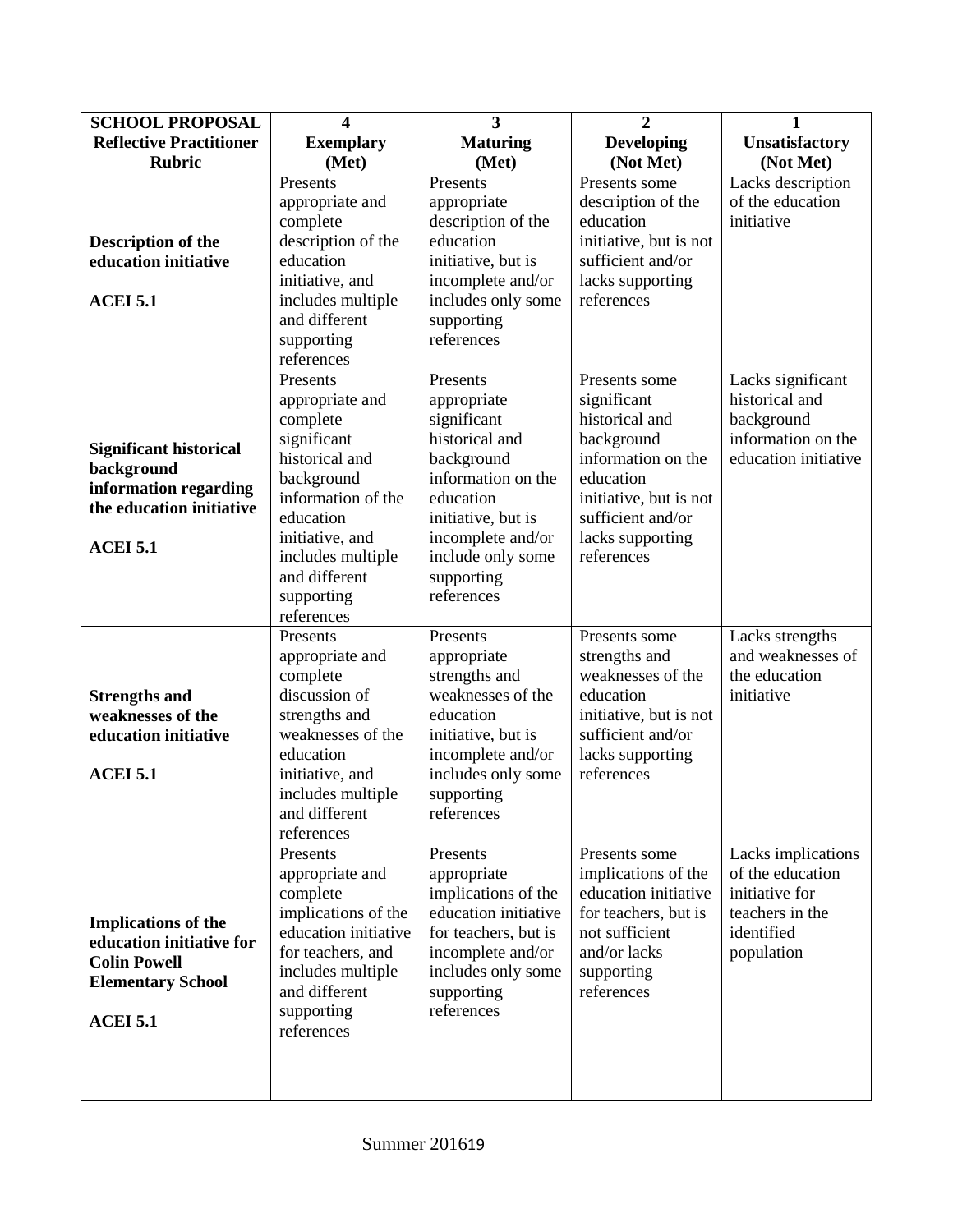| <b>Implications of the</b><br>education initiative for<br><b>Colin Powell</b><br><b>Elementary School</b><br>teachers and students<br><b>ACEI 5.1</b> | Presents<br>appropriate and<br>complete<br>implications of the<br>education initiative<br>for teachers, and<br>includes multiple<br>and different<br>supporting<br>references                                                                 | Presents<br>appropriate<br>implications of the<br>education initiative<br>for teachers, but is<br>incomplete and/or<br>includes only some<br>supporting<br>references                                                            | Presents some<br>implications of the<br>education initiative<br>for teachers, but is<br>not sufficient<br>and/or lacks<br>supporting<br>references                                                               | Lacks implications<br>of the education<br>initiative for<br>teachers in the<br>identified<br>population                         |
|-------------------------------------------------------------------------------------------------------------------------------------------------------|-----------------------------------------------------------------------------------------------------------------------------------------------------------------------------------------------------------------------------------------------|----------------------------------------------------------------------------------------------------------------------------------------------------------------------------------------------------------------------------------|------------------------------------------------------------------------------------------------------------------------------------------------------------------------------------------------------------------|---------------------------------------------------------------------------------------------------------------------------------|
| <b>Background</b><br>information about<br><b>Colin Powell ES, the</b><br>neighborhood and<br>student population<br><b>ACEI 1.0</b>                    | Presents<br>appropriate and<br>complete<br>background<br>information about<br>the targeted<br>population of<br>students and<br>includes multiple<br>and different<br>supporting<br>references                                                 | Presents<br>appropriate<br>background<br>information about<br>the targeted<br>population of<br>students, but is not<br>complete and/or<br>includes some<br>supporting<br>references                                              | Presents some<br>background<br>information about<br>the targeted<br>population of<br>students, but is not<br>sufficient and/or<br>lacks supporting<br>references                                                 | Lacks background<br>information about<br>the targeted<br>population of<br>students                                              |
| Classroom/school<br>implications for Colin<br><b>Powell ES</b><br><b>ACEI 1.0</b>                                                                     | Presents<br>appropriate and<br>complete<br>implications for<br>students in the<br>targeted<br>population;<br>includes multiple<br>and different<br>supporting<br>references                                                                   | Presents<br>appropriate<br>implications for<br>students in the<br>targeted<br>population, but it is<br>not complete<br>and/or includes<br>only some<br>supporting<br>references                                                  | Presents some<br>implications for<br>students in the<br>targeted<br>population, but it is<br>not sufficient<br>and/or lacks<br>supporting<br>references                                                          | Lacks implications<br>for students in the<br>targeted population                                                                |
| <b>Implications for</b><br>teachers such as<br>yourself teaching this<br>population of students<br><b>ACEI 1.0</b>                                    | Presents<br>appropriate and<br>complete<br>background<br>information about<br>the culture,<br>knowledge, and<br>attitudes of the<br>identified<br>preservice teacher<br>and includes<br>multiple and<br>different<br>supporting<br>references | Presents<br>appropriate<br>background<br>information about<br>the culture,<br>knowledge, and<br>attitudes of the<br>identified<br>preservice teacher,<br>but is not complete<br>and/or includes<br>some supporting<br>references | Presents some<br>background<br>information about<br>the culture,<br>knowledge, and<br>attitudes of the<br>identified<br>preservice teacher,<br>but is not sufficient<br>and/or lacks<br>supporting<br>references | Lacks background<br>information about<br>the culture,<br>knowledge, and<br>attitudes of the<br>identified<br>preservice teacher |